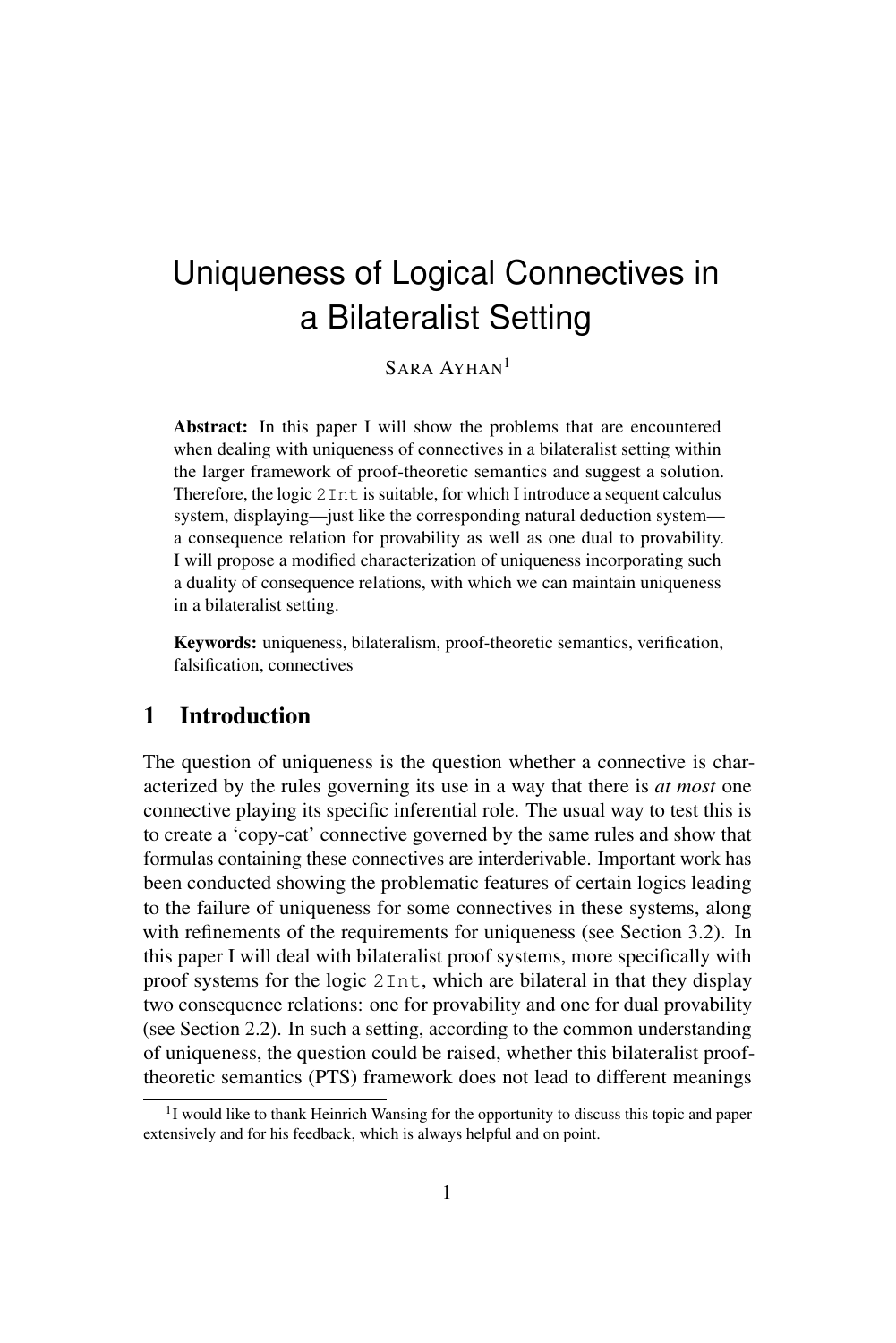depending on whether we prove or refute. Making this problem and my solution fully understandable requires laying some groundwork on bilateralism (see Section 2.1) and uniqueness (see Section 3.1) first. My aim is to show that the problems occurring in a bilateralist setting extend the problematic settings and solutions to ensure uniqueness that have been detected so far. Finally, I will propose a modification of our characterization of uniqueness that enables us to deal with uniqueness in bilateralism (see Section 3.3).

# 2 Bilateralism

## 2.1 Bilateralism and proof-theoretic semantics

The topic of bilateralism has received more and more attention in different areas within the past years including the area of PTS. In a nutshell, bilateralism is the view that dual concepts like truth and falsity, assertion and denial, or, in our context, proof and refutation should each be considered equally important, and not, like it is traditionally done, to concentrate solely on the former concepts. The debate started out in the context of considerations regarding an approach to the meaning of logical connectives, called "proof-theoretic semantics" (see Schroeder-Heister, 2018 for an extensive overview of this area, as well as Francez, 2015, which also covers the relation to bilateralism). In PTS, situated in the broader context of *inferentialism*, the meaning of logical connectives is determined by the rules of inference that govern their use in proofs. Bilateralism is therefore an approach to meaning which questions the established view, famously held by Frege (1919) and especially endorsed by Dummett (e.g., in (1976; 1981; 1991)), that denying a proposition A is equal to asserting the negation of  $A$ .<sup>2</sup> This has been opposed by several authors claiming that denial is a concept prior to negation and hence, should not be analysed in terms of it (see Martin-Löf, 1996; Restall, 2005). Thus, bilateralism demands an equal consideration of these dual concepts in that they should *both* be taken as primitive concepts, i.e., not reducible to each other.

Applying this to the proof-theoretic context, this amounts to demanding a proof system not only to characterize the proof (or verification) conditions of connectives but also their refutation (or falsification) conditions. Traditionally, in proof systems like natural deduction systems, the focus is only on the former, whereas, if we consider these notions to be on a par, we need to

 ${}^{2}$ For an analysis of the established view as well as different ways to tackle it see also (Ripley, 2011).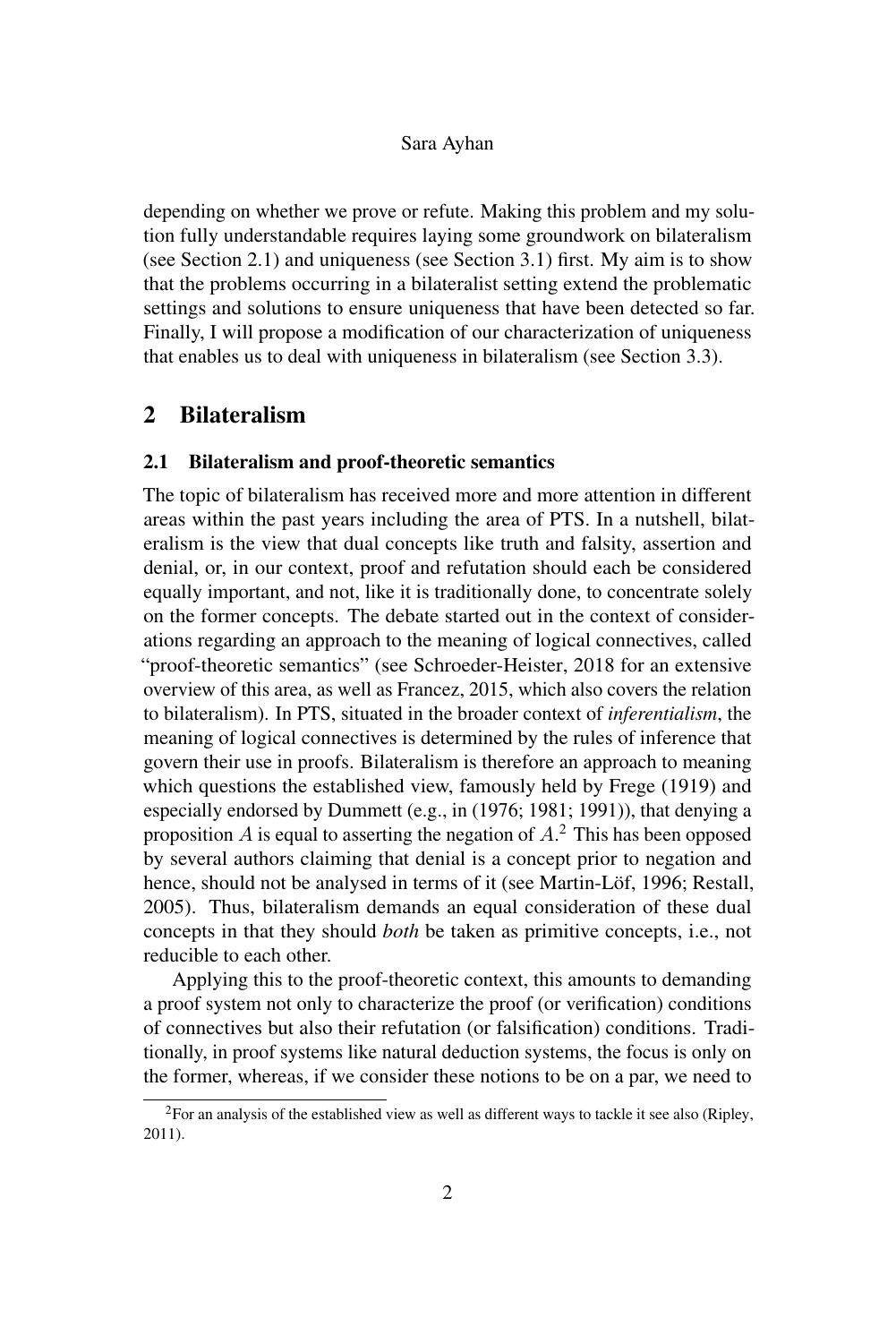extend these systems with rules that capture falsification conditions. This is what Rumfitt (2000) proposes in his seminal paper connecting bilateralism and PTS, in which he introduces a natural deduction system with signed formulas for assertion and denial. Wansing (2017) goes one step further and argues that considering the speech acts of assertion and denial as well as their internally corresponding attitudes of judgment and dual judgment on a par, gives rise to also considering a consequence relation dual to our usual consequence relation. He claims that, in order to take bilateralism seriously in the context of proof theory, we need to embed this principle of duality on a level deeper than that of formulas: Next to our usual consequence relation  $($  $\vdash$ <sup> $+$ </sup>), which captures the notion of verification from premises to conclusion, we also need to consider a *dual* consequence relation  $( \vdash^{-} )$  capturing the dual notion of falsification from premises to conclusion.<sup>3</sup>

#### 2.2 Bilateralist calculi: **N2Int** and **SC2Int**

Therefore, Wansing (2017) devises a natural deduction system for the biintuitionistic logic 2Int, which comprises not only proofs (indicated by using single lines) but also *dual proofs* (indicated by using double lines). Also, a distinction is drawn in the premises between *assumptions* (taken to be verified) and *counterassumptions* (taken to be falsified). This is indicated by an ordered pair  $(\Gamma; \Delta)$  (with  $\Gamma$  and  $\Delta$  being finite, possibly empty multisets) of assumptions (Γ) and counterassumptions ( $\Delta$ ). Single square brackets denote a possible discharge of assumptions, while double square brackets denote a possible discharge of counterassumptions. The language  $\mathcal{L}_{2Int}$  of 2Int, as given by Wansing, is defined in Backus-Naur form as follows:  $A ::= p | \perp | \perp | (A \wedge A) | (A \vee A) | (A \rightarrow A) | (A \prec A).$ 

I will in general use  $p, q, r, \ldots$  for atomic formulas,  $A, B, C, \ldots$  for arbitrary formulas, and  $\Gamma, \Delta, \Gamma', \ldots$  for multisets of formulas. In a rule, the formula containing the respective connective of that rule is called the *principal formula*, while its components mentioned explicitly in the premises are called the *active formulas*.

As can be seen, we have a non-standard connective in this language, namely the operator of co-implication  $\prec$ <sup>4</sup>, which acts as a dual to implication, inst like conjunction and disjunction can be seen as dual connectives. With just like conjunction and disjunction can be seen as dual connectives. With

 $3$ In the spirit of Hacking's (1979, p. 292) conception of the sequent calculus as a metatheory, I use "<sup> $+$ </sup>" and "<sup> $-$ </sup>" both when talking about consequence relations in the metalanguage as well as for the sequent signs in the sequent calculus system which I will introduce below.

<sup>&</sup>lt;sup>4</sup>Sometimes also called "pseudo-difference" (e.g., Rauszer, 1974) or "subtraction" (e.g., Restall, 1997), and used with different symbols.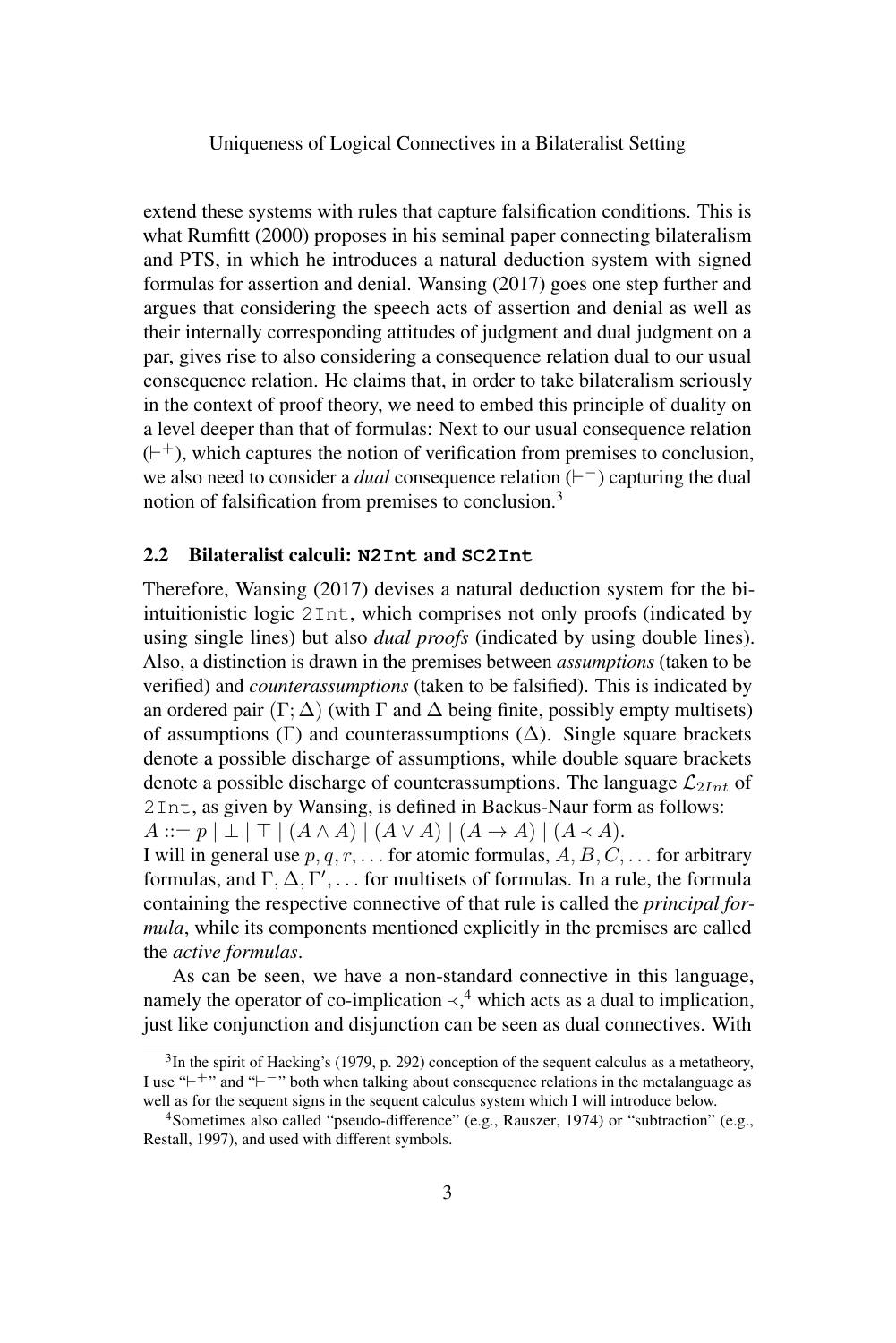that we are in the realms of so-called bi-intuitionistic logic, which is a conservative extension of intuitionistic logic by co-implication. Note that there is also a use of "bi-intuitionistic logic" in the literature to refer to a specific system, namely BiInt, also called "Heyting-Brouwer logic". Co-implication is there to be understood to internalize the preservation of non-truth from the conclusion to the premises in a valid inference. The system 2Int, which is treated here, uses the same language as BiInt, but the meaning of co-implication differs in that it internalizes the preservation of falsity from the premises to the conclusion in a dually valid inference (see Wansing, 2016a, 2016b, 2017, p. 30ff.).

From the viewpoint of bilateralism, i.e., considering falsificationism being on a par with verificationism, it is quite natural to extend our language by a connective for co-implication. The reason for this is that co-implication plays the same role in falsificationism as implication in verificationism: Both can be understood to express a concept of entailment in the object language. If we expect  $\vdash^+$  to capture verification from the premises to the conclusion in a valid inference and  $\vdash^-$  to capture falsification from the premises to the conclusion in a dually valid inference, then, just like implication internalizes provability in that we have in our system  $(A; \emptyset) \vdash^{+} B$  iff  $(\emptyset; \emptyset) \vdash^{+} A \rightarrow$ B, likewise co-implication internalizes dual provability in that we have  $(\emptyset; A) \vdash^{-} B$  iff  $(\emptyset; \emptyset) \vdash^{-} B \prec A$ .<br>With the two implication com-

With the two implication connectives also two negation connectives are defined: intuitionistic negation with  $\neg A := A \rightarrow \bot$  and co-negation with  $-A := \top \prec A$ . Concerning switching between proofs and dual proofs, there is a division of labour between those negations in that we can move from proofs to dual proofs with intuitionistic negation and from dual proofs to proofs with co-negation:  $(\Gamma; \Delta) \vdash^+ A$  iff  $(\Gamma; \Delta) \vdash^- \neg A$  and  $(\Gamma; \Delta) \vdash^- A$ iff  $(\Gamma; \Delta) \vdash^{+} -A.5$ 

Besides the usual introduction and elimination rules (henceforth: the *proof rules*) for intuitionistic logic, the natural deduction system N2Int, which is presented below, also contains rules that allow us to introduce and eliminate our connectives into and from dual proofs. These so-called *dual proof rules* are obtained by a dualization of the proof rules (see Wansing, 2017, pp. 32–34, for the description and the rules of the calculus) and having these two independent sets of rules is exactly what reflects the bilateralism of the proof system.

<sup>&</sup>lt;sup>5</sup>I will not consider negation further in this paper, since I am concerned with connectives which are defined by their rules. See (Wansing, 2016a, 2016b, 2017) for a more detailed discussion, though.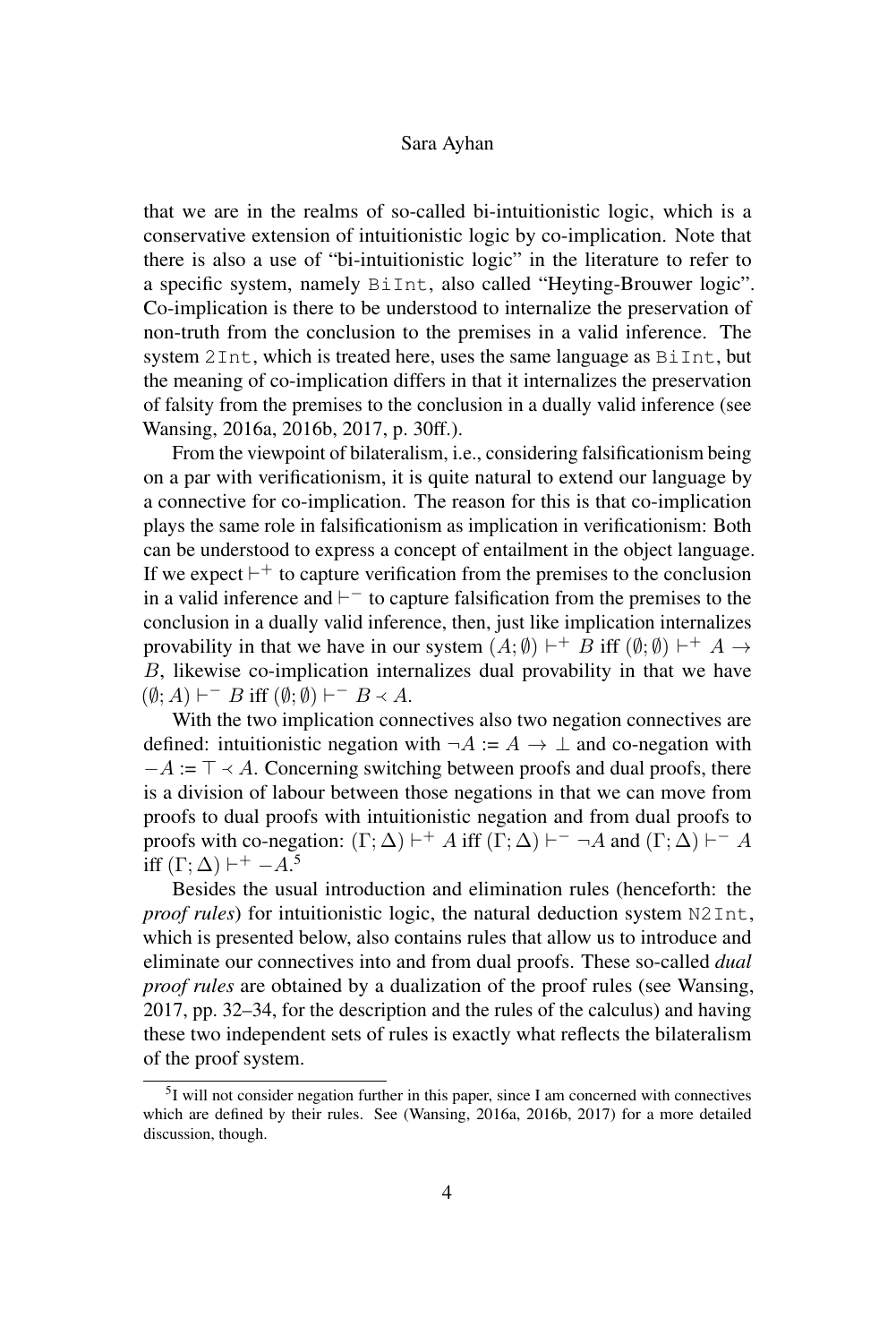

What I will present here additionally is a sequent calculus, which I will call SC2Int. SC2Int corresponds to N2Int in that we have a proof in N2Int of A from the pair  $(\Gamma; \Delta)$  iff the sequent  $(\Gamma; \Delta) \vdash^{+} A$  is derivable in SC2Int, and we have a dual proof of A from the pair  $(\Gamma; \Delta)$  iff the sequent  $(\Gamma; \Delta) \vdash^{-} A$  is derivable in SC2Int. While Wansing (2017) proves a normal form theorem for N2Int, for SC2Int also a cut-elimination theorem can be proven (Ayhan, 2020). Since this means that our system enjoys the subformula property, this ensures the conservativeness of our system.<sup>6</sup>

 $6$ The exact relation between conservativeness and cut-elimination is debatable and, more specifically, depends on the system that is used (see Hacking, 1979; Kremer, 1988) but given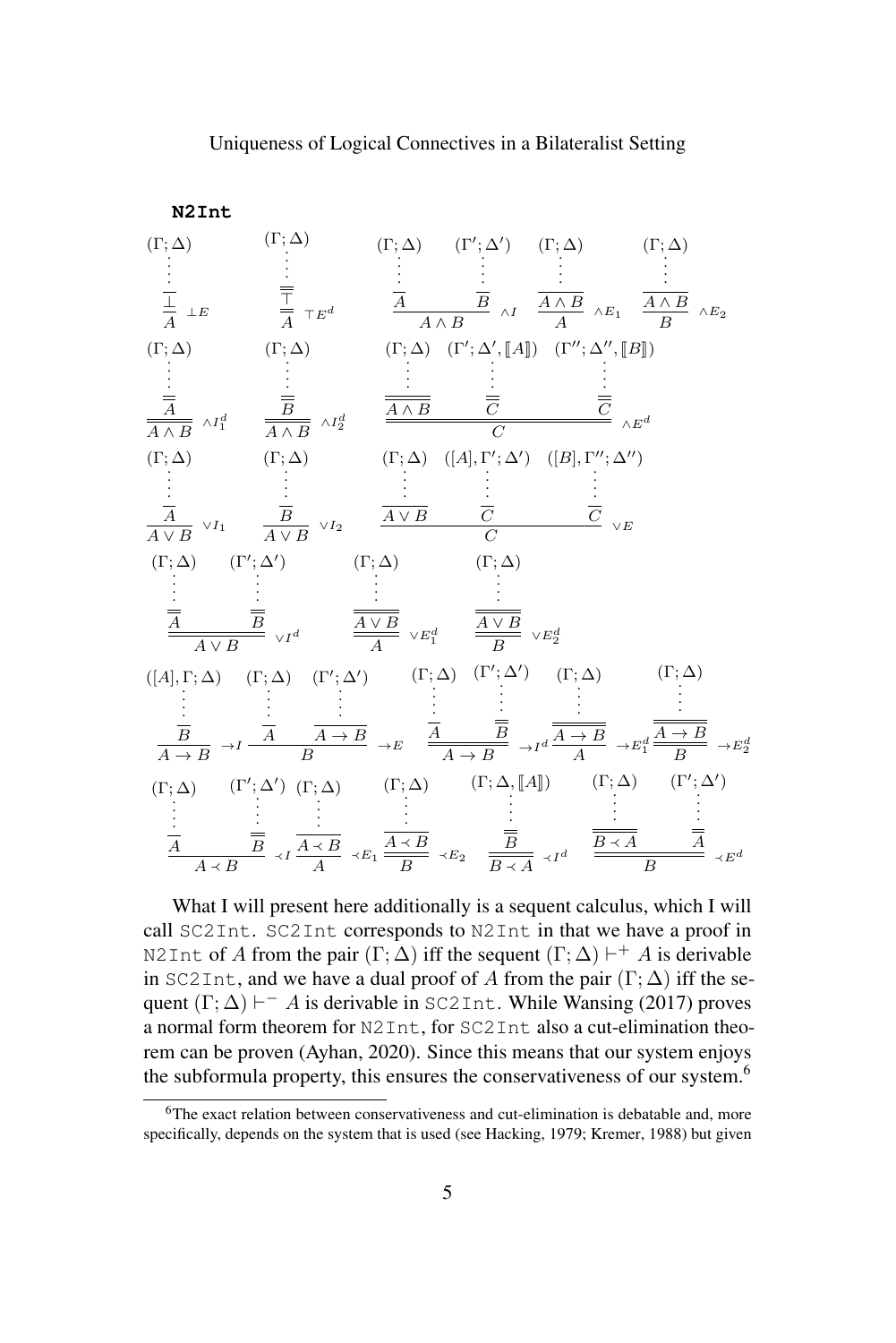Sequents are of the form  $(\Gamma; \Delta) \vdash^* C$  (with  $\Gamma$  and  $\Delta$  being finite, possibly empty multisets), which are read as "From the verification of all formulas in  $\Gamma$  and the falsification of all formulas in  $\Delta$  one can derive the verification (resp. falsification) of C for  $* = +$  (resp.  $* = -$ )". Within the right introduction rules we need to distinguish whether the derivability relation expresses verification or falsification by using the superscripts + and −. Within the left rules this is not necessary, but what is needed here instead is distinguishing an introduction of the principal formula into the *assumptions* (indexed by superscript a) from an introduction into the *counterassumptions* (indexed by superscript c). Thus, the set of *proof rules* in SC2Int consists of the rules marked with  $+$  or with a, while the set of *dual proof rules* consists of the rules marked with  $-$  or with  $c$ . When a rule contains multiple occurrences of ∗, application of this rule requires that all such occurrences are instantiated in the same way, i.e., either as  $+$  or as  $-$ .

#### **SC2Int**

| For $* \in \{+, -\}$ :                                                                                                                                                                                                                                                                                    |
|-----------------------------------------------------------------------------------------------------------------------------------------------------------------------------------------------------------------------------------------------------------------------------------------------------------|
| $\overline{(\Gamma,p;\Delta) \vdash^{+} p}$ $Rf^{+}$ $\overline{(\Gamma;\Delta,p) \vdash^{-} p}$ $Rf^{-}$                                                                                                                                                                                                 |
| $\overline{(\Gamma;\Delta) \vdash^{-} \bot} \xrightarrow{\perp R^-} \overline{(\Gamma,\perp;\Delta) \vdash^* C} \xrightarrow{\perp L^a} \overline{(\Gamma;\Delta) \vdash^+ \top} \tau R^+ \frac{}{(\Gamma;\Delta,\top) \vdash^* C} \tau L^c$                                                              |
| $\frac{(\Gamma; \Delta) \vdash^{+} A \qquad (\Gamma; \Delta) \vdash^{+} B}{(\Gamma; \Delta) \vdash^{+} A \wedge B} \quad \wedge R^{+} \qquad \frac{(\Gamma, A, B; \Delta) \vdash^{*} C}{(\Gamma, A \wedge B; \Delta) \vdash^{*} C} \quad \wedge L^{a}$                                                    |
| $\frac{(\Gamma;\Delta)\vdash^{-} A}{(\Gamma;\Delta)\vdash^{-} A \wedge B} \wedge R_1^- \frac{(\Gamma;\Delta)\vdash^{-} B}{(\Gamma;\Delta)\vdash^{-} A \wedge B} \wedge R_2^- \frac{(\Gamma;\Delta,A)\vdash^{*} C \quad (\Gamma;\Delta,B)\vdash^{*} C}{(\Gamma;\Delta,A \wedge B)\vdash^{*} C} \wedge L^c$ |
| $\frac{(\Gamma;\Delta)\vdash^{+} A}{(\Gamma;\Delta)\vdash^{+} A\vee B} \vee R_{1}^{+} \frac{(\Gamma;\Delta)\vdash^{+} B}{(\Gamma;\Delta)\vdash^{+} A\vee B} \vee R_{2}^{+} \frac{(\Gamma,A;\Delta)\vdash^{*} C \quad (\Gamma,B;\Delta)\vdash^{*} C}{(\Gamma,A\vee B;\Delta)\vdash^{*} C} \vee L^{a}$      |
| $\frac{(\Gamma; \Delta) \vdash^{-} A \qquad (\Gamma; \Delta) \vdash^{-} B}{(\Gamma; \Delta) \vdash^{-} A \vee B} \ \vee R^{-} \qquad \frac{(\Gamma; \Delta, A, B) \vdash^{*} C}{(\Gamma; \Delta, A \vee B) \vdash^{*} C} \ \vee L^{c}$                                                                    |
| $\frac{(\Gamma, A; \Delta) \vdash^{+} B}{(\Gamma, \Delta) \vdash^{+} A \to B} \to R^{+} \qquad \frac{(\Gamma, A \to B; \Delta) \vdash^{+} A \qquad (\Gamma, B; \Delta) \vdash^{*} C}{(\Gamma, A \to B; \Delta) \vdash^{*} C} \to L^{a}$                                                                   |
| $\frac{(\Gamma;\Delta)\vdash^{+} A \qquad (\Gamma;\Delta)\vdash^{-} B}{(\Gamma;\Delta)\vdash^{-} A \to B} \to R^{-} \qquad \frac{(\Gamma,A;\Delta,B)\vdash^{*} C}{(\Gamma;\Delta,A \to B)\vdash^{*} C} \to L^{c}$                                                                                         |
| $\frac{(\Gamma;\Delta)\vdash^+ A \qquad (\Gamma;\Delta)\vdash^- B}{(\Gamma;\Delta)\vdash^+ A \prec B} \prec R^+ \qquad \frac{(\Gamma,A;\Delta,B)\vdash^* C}{(\Gamma,A \prec B;\Delta)\vdash^* C} \prec L^a$                                                                                               |

that we can also prove admissibility of the other structural rules, this should be a safe assumption for our system.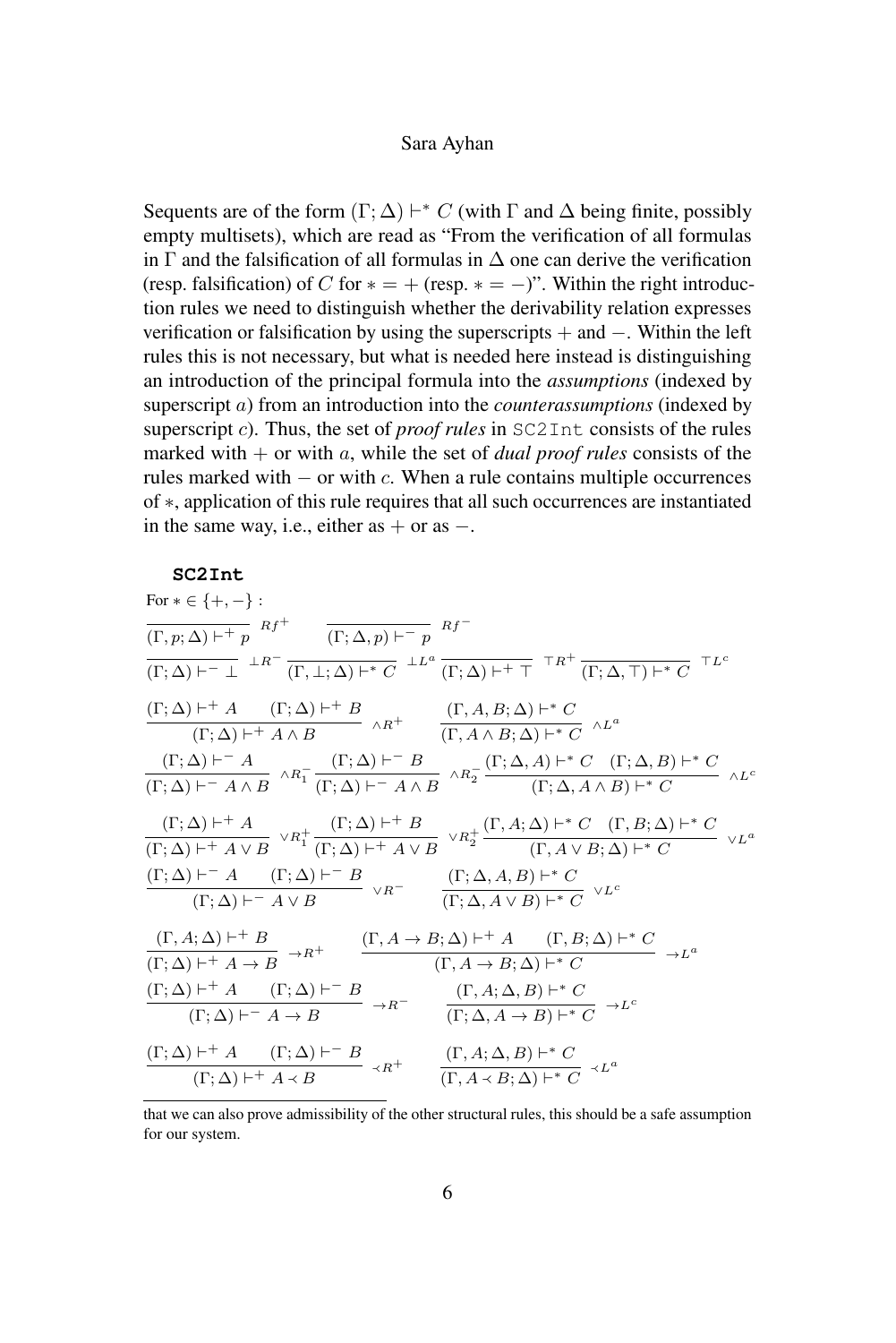$$
\frac{(\Gamma; \Delta, B) \vdash^{-} A}{(\Gamma; \Delta) \vdash^{-} A \prec B} \prec R^{-} \qquad \frac{(\Gamma; \Delta, A \prec B) \vdash^{-} B \qquad (\Gamma; \Delta, A) \vdash^{*} C}{(\Gamma; \Delta, A \prec B) \vdash^{*} C} \prec L^{c}
$$

The following structural rules of weakening, contraction, and cut can be shown to be admissible in  $SCDInt$ .

$$
\frac{(\Gamma;\Delta)\vdash^{*}C}{(\Gamma,A;\Delta)\vdash^{*}C} W^{a}\frac{(\Gamma;\Delta)\vdash^{*}C}{(\Gamma;\Delta,A)\vdash^{*}C} W^{c}\frac{(\Gamma,A,A;\Delta)\vdash^{*}C}{(\Gamma,A;\Delta)\vdash^{*}C} C^{a}\frac{(\Gamma;\Delta,A,A)\vdash^{*}C}{(\Gamma;\Delta,A)\vdash^{*}C} C^{c}
$$

$$
\frac{(\Gamma;\Delta)\vdash^{+}D}{(\Gamma,\Gamma';\Delta,\Delta')\vdash^{*}C} C_{ut^{a}} \frac{(\Gamma;\Delta)\vdash^{-}D}{(\Gamma,\Gamma';\Delta,\Delta')\vdash^{*}C} C_{ut^{c}}
$$

# 3 Uniqueness

#### 3.1 The notion of uniqueness

The issue of uniqueness has not received much attention in the literature. It was introduced more or less *en passant* in Belnap's (1962) famous response to the tonk-attack by Prior (1960) against an inferentialist view on the meaning of connectives.<sup>7</sup> Prior's intention in using  $\text{t}$  onk is to show that it leads the idea of PTS<sup>8</sup> *ad absurdum*. He argues that if the rules of inference governing the use of a connective would indeed be all there is to the meaning of it, then nothing would prevent the inclusion of a seemingly non-sensical connective, which ultimately trivializes our system, since it allows anything to be derived from everything. Belnap's proposal to solve this so-called *existence* issue of connectives was to demand extensions of a given system to be "conservative". In addition to that, he claims, one could wonder about the *uniqueness* issue of connectives. Once we have settled that it is allowed to extend our system with a certain connective, we can ask whether the rules of inference governing the connective characterize this connective *uniquely*.

Uniqueness as a requirement for a connective means that characterizing its inference rules amounts to exactly specifying its role in inference. There can be *at most* one connective playing this role; duplication of that connective with the same characterizing rules does not change its behaviour, neither in the premises nor in the conclusion. However, since Belnap's first requirement of conservativeness of the system was seen (by the responding literature and

 $7$ Belnap refers to a lecture by Hiz as being the actual origin of this idea.

<sup>8</sup>The term "proof-theoretic semantics" emerged much later of course but I use it whenever the idea fits to whatever terminology may be used in other places.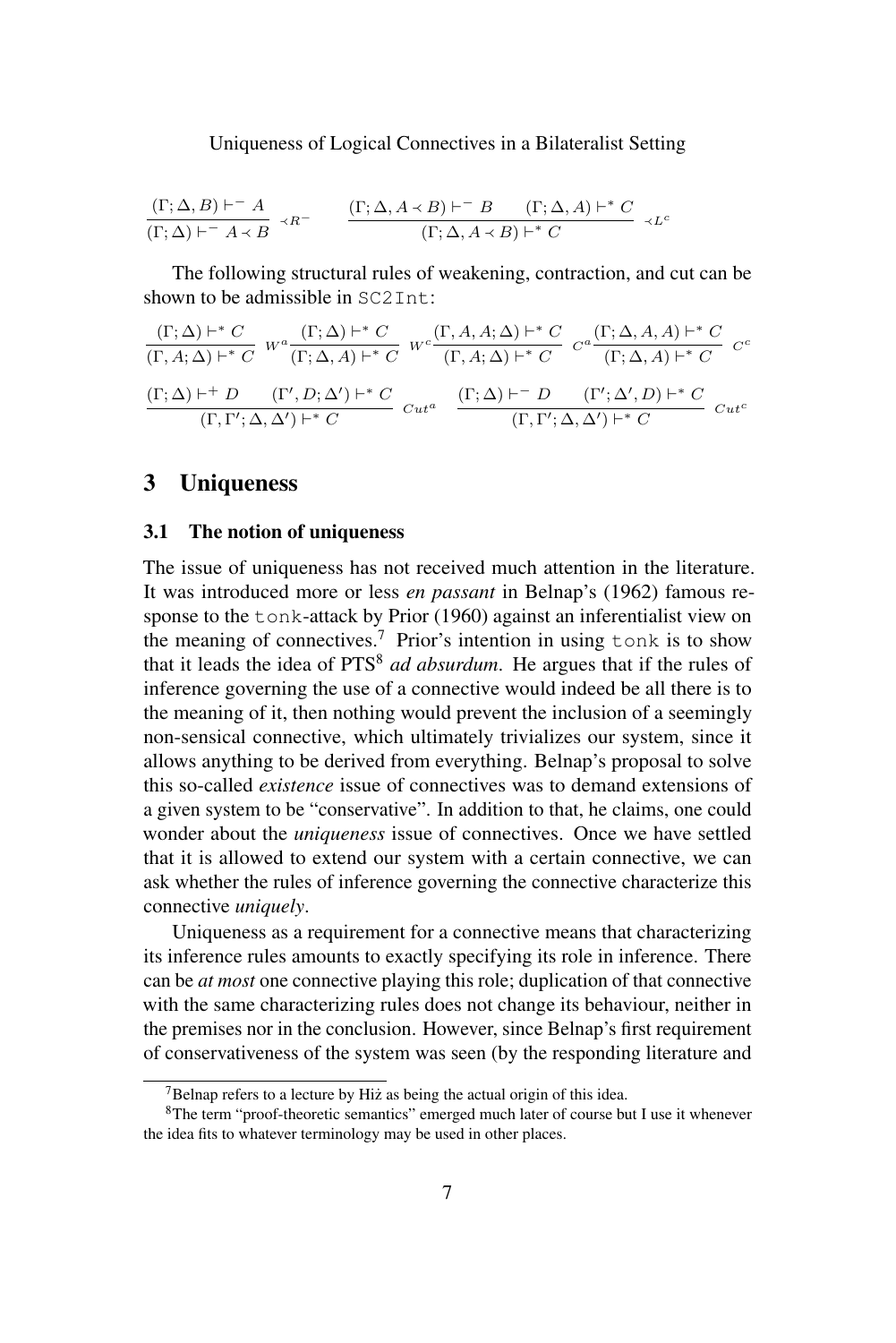also by himself) to be far more important, the uniqueness requirement was more or less forgotten until it resurfaced in (Došen & Schroeder-Heister, 1985, 1988), which cover quite technical treatments of the issue as well as of connections to other proof-theoretic features. After that, the topic is absent from the debate for a long time again. A recent resuming of it can be found in (Naibo & Petrolo, 2015), which targets the question whether the uniqueness condition for connectives is the same as Hacking's "deducibility of identicals"-criterion<sup>9</sup>. Humberstone (2011, 2019, 2020b) is one of the few scholars who treats the topic quite extensively, dedicating one chapter of his monumental work on connectives to the question of uniqueness. His observations on the connections between (failure of) uniqueness of connectives, proof systems, and features of the consequence relation are of particular importance for the present purpose.

On the usual account of uniqueness two connectives # and #', which are defined by exactly the same set of inference rules and  $\vdash$  being the consequence relation generated by the combined set of the rules, play exactly the same inferential role iff it can be shown for all A and B that  $A \# B \dashv \vdash$  $A \#$  B. Let us assume, for the moment, a common intuitionistic calculus and the example of conjunction. It can easily be shown that  $\land$  is uniquely characterized by its usual natural deduction (resp. sequent calculus) rules (i.e., in our systems above: by its *proof rules*) governing it, since we can derive  $A \wedge B$  from  $A \wedge' B$  and vice versa, taking  $\wedge'$  to be a connective governed by exactly the same rules as ∧:

$$
\begin{array}{ccccc}\underline{A\wedge'B}&\wedge' E\\ \underline{A}&\underline{A\wedge B}&\wedge' E\\ \end{array}\begin{array}{ccccc}\underline{A\wedge B}&\wedge' E&\underline{A\wedge B}&\wedge E\\ \hline A&\underline{A}&\underline{A\wedge' B}&\wedge I'\end{array}
$$

Thus, the interderivability requirement makes clear why, as I mentioned above, it is important to consider the underlying consequence relation when asking about the uniqueness of connectives.

Belnap's (1962, p. 133) original counterexample for satisfying the uniqueness condition is the connective plonk. We define plonk by the following rule:  $A$  plonk  $B$  can be derived from  $B$ . Since an extension with plonk (in the system Belnap is presupposing) is conservative, it can be stated that there is such a connective. However, it is not unique, since there can be another connective, which he calls plink defined by exactly the same rule,

<sup>&</sup>lt;sup>9</sup>The condition that the structural rule of reflexivity for arbitrary formulas is provably admissible for every connective, i.e., each derivation using an application of it with a complex formula can be replaced by a derivation using applications of the rule with only atomic formulas (Hacking, 1979).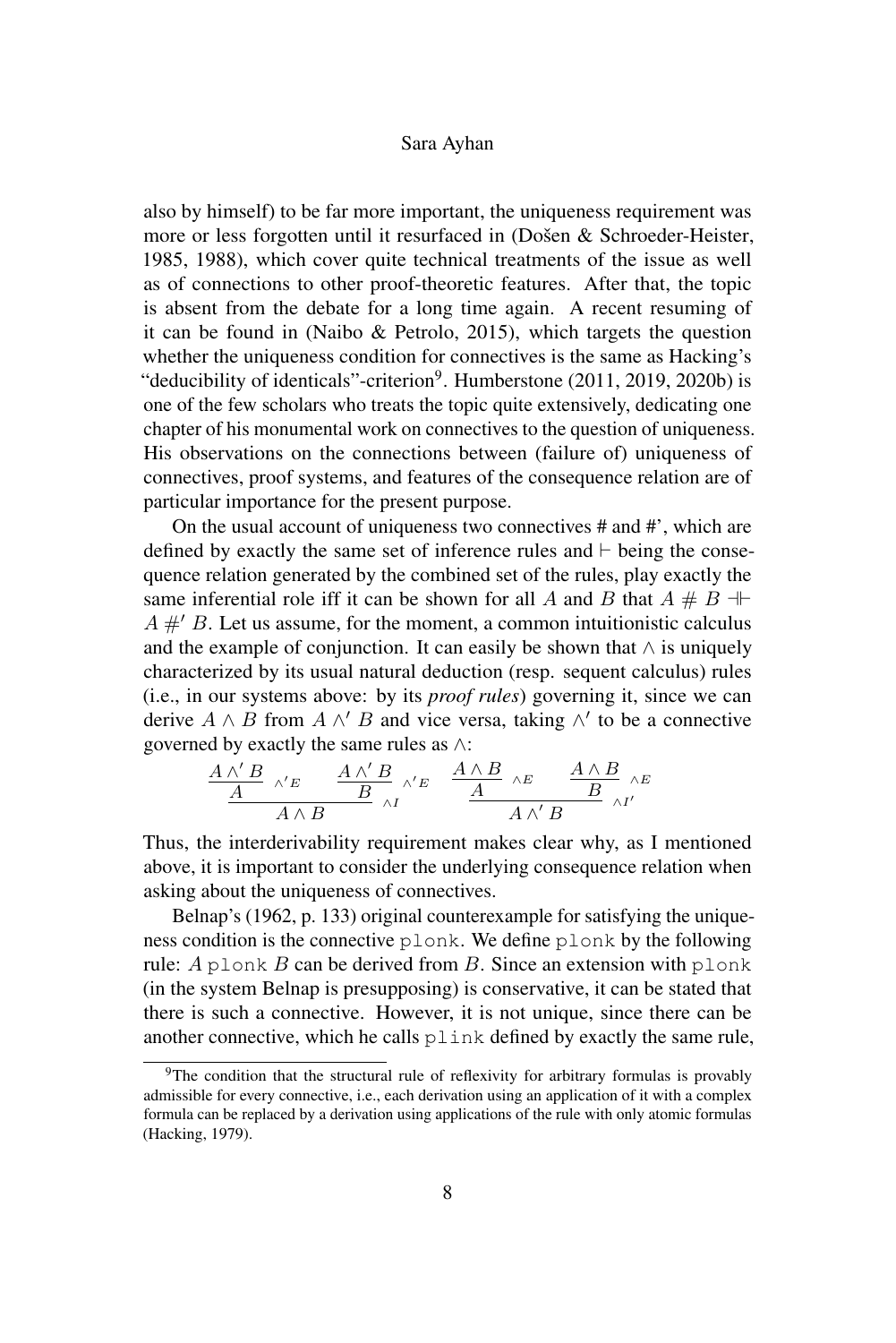i.e.,  $A$  plink  $B$  can be derived from  $B$ , which can otherwise play a different inferential role. The uniqueness requirement, as Belnap puts it, demands that another connective specified by exactly the same rules ought to play exactly the same role in inference, both as premise and as conclusion. In his system with reflexivity, weakening, permutation, contraction, and transitivity as structural rules, this amounts to showing that  $A$  plonk  $B$  and  $A$  plink  $B$ are interderivable. This, however, is not possible given that there is only this one rule governing the connectives and hence, plonk is not uniquely determined by its definition.

#### 3.2 Problematic settings

There are several examples of connectives which are not uniquely characterized. This can be shown not only for 'ad hoc' connectives, in the sense that they are only thought of for this purpose, but also for connectives existing in calculi actually used, as, e.g.,  $\neg$  in FDE or  $\square$  in system K.<sup>10</sup> Failure of uniquaness can among other reasons occur due to the specific formula uniqueness can—among other reasons—occur due to the specific formulation of the proof system, non-congruentiality of the logic or impurity of the rules. Humberstone (2011, p. 595f.) emphasizes that what does or does not uniquely characterize a given connective is the *set of rules* governing the connective, while sets of rules can be seen as a set of *conditions on consequence relations*.

The usual system Humberstone refers to when showing the non-uniqueness (e.g., of the examples mentioned in the last paragraph) is what he calls "sequent-to-sequent rules in the framework SET-FMLA", i.e., sequent rules with a set of formulas on the left side of the sequent operator and exactly one formula on the right. He also gives examples, however, where we have uniqueness in one particular formulation of the rules but not in another. Negation in Minimal Logic, for example, cannot be uniquely characterized by any collection of SET-FMLA-rules, but can be by others, which allow *at most* one formula on the right side of the sequent operator (Humberstone, 2020a, p. 186). Another example would be that disjunction is not uniquely characterized by its classical (or intuitionistic) rules when those are formulated in a zero-premise SET-FMLA system (Humberstone, 2011, p. 600).

Another important issue concerning uniqueness is the question of congruentiality, which can be a property of connectives, consequence relations, or

<sup>&</sup>lt;sup>10</sup>Or for that matter  $\Box$  in every normal modal logic except for the Post-complete ones (Humberstone, 2011, pp. 601–605). Examples of failure of uniqueness are given in (Humberstone, 2011, 2019, 2020a; Naibo & Petrolo, 2015).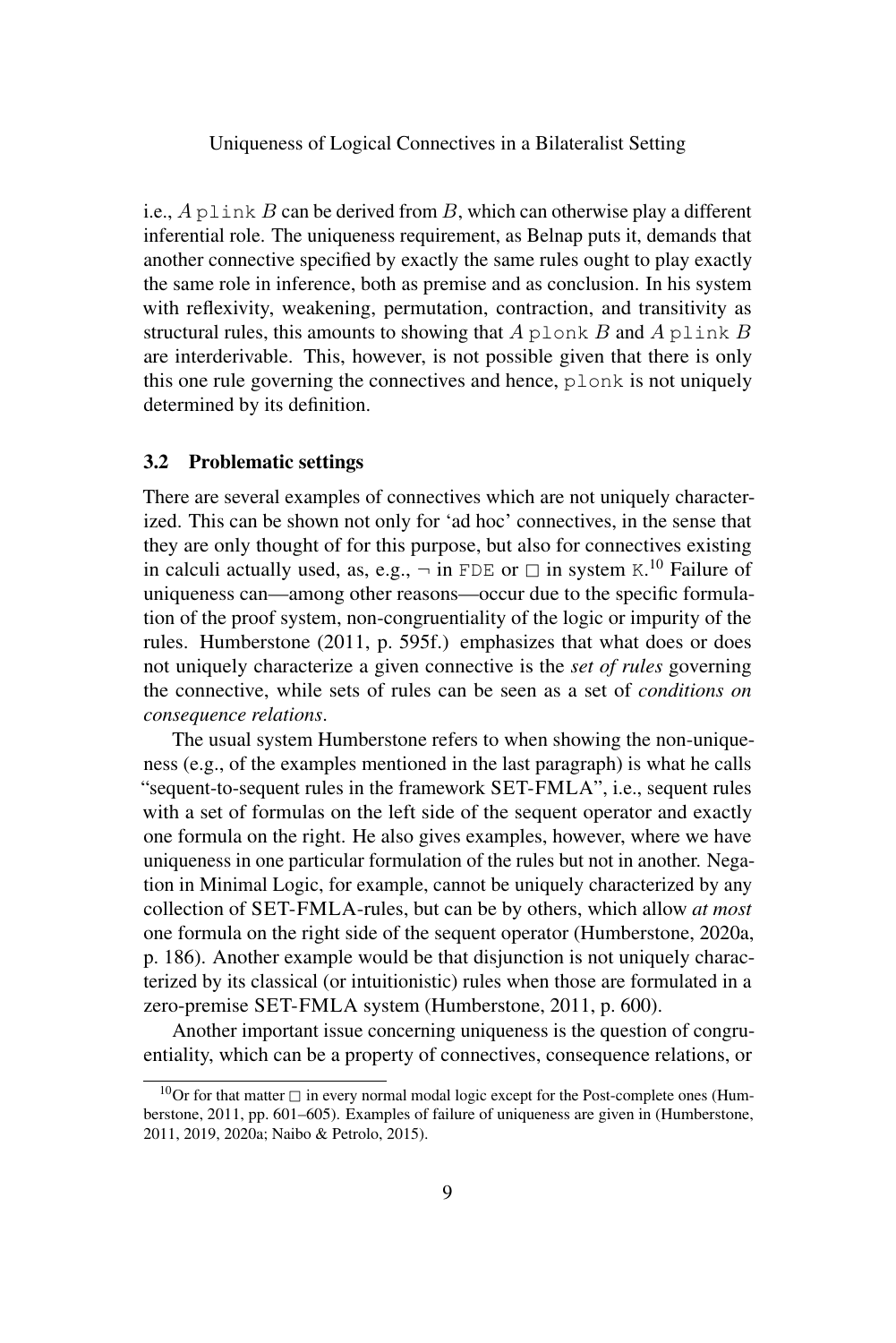logics (depending on the specific understanding of those concepts). A logic is congruential, if for all formulas  $A, B, C$ , whenever  $A$  and  $B$  are equivalent insofar as they are interderivable according to a defined consequence relation of the logic, equivalence also holds when we replace  $A$  and  $B$  in a more complex formula C (Wójcicki, 1979).<sup>11</sup> This is closely connected to the notion of synonymy between formulas, since synonymy means that they are not only equivalent but also that replacing one by the other in any complex formula results in equivalent formulas. In view of (non-)congruentiality Humberstone (2011, p. 579f.) refines what I described as 'the usual account' (which he calls *uniqueness to within equivalence*) in that he claims that # is uniquely characterized by its set of rules iff every compound formed by that connective is *synonymous* to every compound (with the same components) formed by #' governed by exactly the same rules as #, which he calls *uniqueness to within synonymy*. This distinction coincides in the congruential case, but when the consequence relation is non-congruential, it can make a difference whether we demand the stronger or the weaker notion (2020a, pp. 183, 187).

Another terminological refinement is needed when we have systems with connectives governed by impure rules, i.e., rules which govern more than one connective. In this case, Humberstone (2011, p. 580f.) argues, we need to speak of the connective in question being uniquely characterized *in terms of* whichever connective also appears in its rules. An example would be a connective from another non-congruential logic, namely Nelson's constructive logic with strong negation,  $N4$ .<sup>12</sup> The rules governing strong negation, ∼, are impure because they also display other connectives, like conjunction and implication.<sup>13</sup> Thus, if we would ask for the uniqueness of  $\sim$  in N4 (with impure rules), the question would always have to be "Is  $\sim$  uniquely characterized by its rules in terms of  $\land$  and  $\rightarrow$ ?". In N4 this

<sup>11</sup>Wójcicki actually uses the term "self-extensional" instead of "congruential". The latter is used by Humberstone (2011, p. 175) for the case of connectives and consequence relations.

<sup>&</sup>lt;sup>12</sup>I choose this example because N4 and 2Int are related in that strong negation  $\sim$  in Nelson's logic can be read as a direct toggle between proofs and dual proofs, if it were added to 2Int, i.e., we would have  $\vdash^+ A$  iff  $\vdash^- \sim A$  and  $\vdash^- A$  iff  $\vdash^+ \sim A$ .

<sup>&</sup>lt;sup>13</sup>At least this is the case for the traditional (unilateral) calculi given for  $N4$  (e.g., Prawitz, 1965, p. 97). In (Kamide & Wansing, 2012), however, there is a bilateral sequent calculus given for N4, which consists of pure rules only. This can be achieved, as in the case of SC2Int, with a system expressing different consequence relations. Likewise, Drobyshevich (2019) introduces the notion of a signed consequence relation between a set of signed formulas and a single signed formula as a bilateral variant of the notion of a Tarskian consequence relation and gives a bilateral natural deduction system for N4, which also contains pure rules only.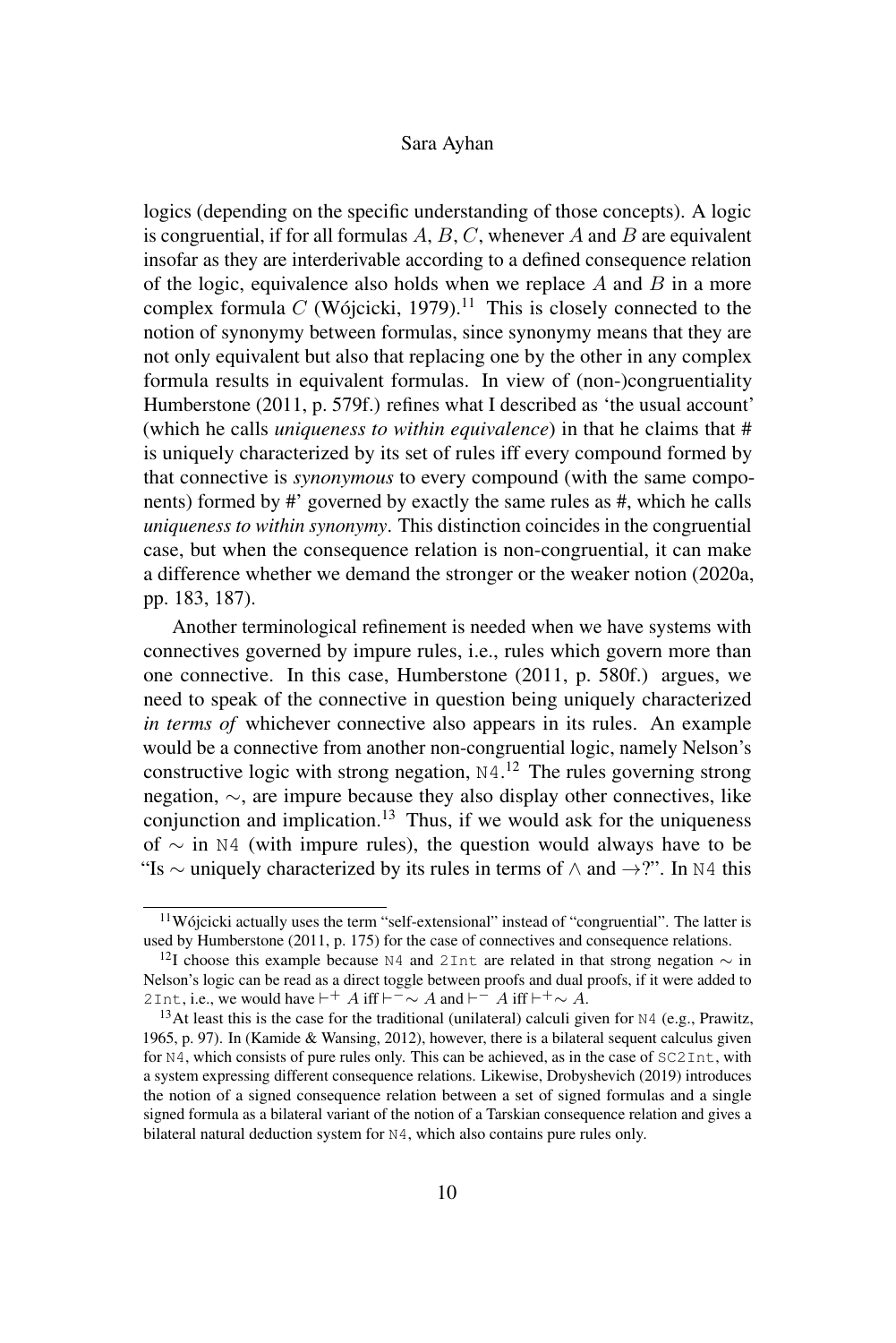negation leads to the system's non-congruentiality, since for two formulas to be equivalently replaceable *in all contexts* it is not sufficient for the formulas to be provably equivalent, but additionally, we also need equivalence between the *negated* formulas.<sup>14</sup> For uniqueness this would mean that firstly, we would have to demand uniqueness to within synonymy. Secondly, it would tie uniqueness in this system to strong negation, since we would have to demand not only the interderivability of all formulas containing the connective in question with the formula containing the 'copy-cat' connective, but also the same interderivability with the strongly negated formulas. However, given that strong negation can only be uniquely characterized in terms of other connectives, this does not seem like a desirable system or a good solution to recover uniqueness.

#### 3.3 Problems in a bilateralist system

The problem that occurs when asking about uniqueness in a bilateralist setting is closely connected to the last point addressed. However, I will show that in this case a much more intuitive solution can be given.<sup>15</sup> What causes trouble in the bilateralist proof systems laid out above—if we assume the common characterization of uniqueness (to within equivalence or synonymy)—is that we have two sets of rules for each connective and two consequence relations. It would make sense then to think of the proof rules as generating the consequence relation for provability and the dual proof rules as generating the dual consequence relation for dual provability. The specific consequence relation is of course important, since we usually test for uniqueness via interderivability, and in 2Int it can be shown for both relations *individually* that our connectives are uniquely characterized by only a part of the whole set of rules. Consider the case of conjunction, for example: We can show that  $\wedge$  is uniquely characterized by its proof rules, since we can show (see derivations in Section 3.1) that both  $(A \wedge B; \emptyset) \vdash^+ A \wedge' B$  and  $(A \wedge' B; \emptyset) \vdash^+ A \wedge B$ are derivable. Likewise, taking  $\wedge''$  to be a connective governed by exactly the same  $I^d$ - and  $E^d$ -rules from N2Int as  $\wedge$  (resp.  $R^-$  and  $L^c$ -rules from SC2Int), we can show that it is also uniquely characterized by its dual proof rules, since  $(\emptyset; A \wedge B) \vdash^{-} A \wedge'' B$  and  $(\emptyset; A \wedge'' B) \vdash^{-} A \wedge B$  are derivable.

<sup>&</sup>lt;sup>14</sup>A counterexample to congruentiality of N4 is that equivalence holds between  $\sim (A \rightarrow B)$ and  $(A \land \sim B)$  but not between  $\sim \sim (A \to B)$  and  $\sim (A \land \sim B)$  (Wansing, 2016a, p. 445).

 $15$ It would exceed the scope of this paper to consider all kinds of bilateral systems here, but, e.g., for Rumfitt's system with signed formulas the same problem would arise in a different guise, although the solution to maintain uniqueness might be—as in N4—not that elegant.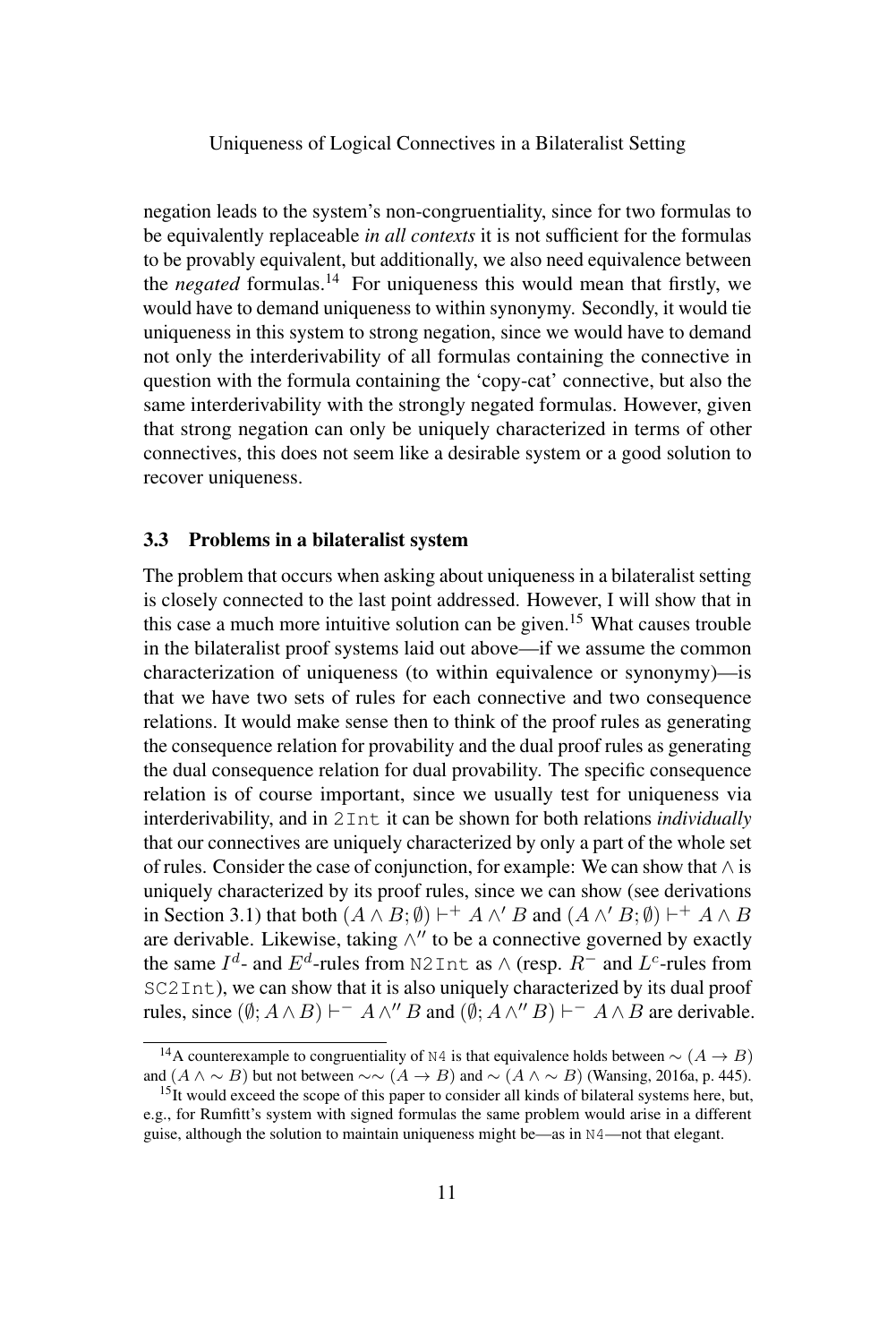To show it for SC2Int:

$$
\frac{\overline{(\emptyset; A) \vdash^{-} A}^{Rf^{-}}}{(\emptyset; A) \vdash^{-} A \wedge'' B} \wedge'' R_{1}^{-} \quad \overline{(\emptyset; B) \vdash^{-} B}^{Rf^{-}} \wedge'' R_{2}^{-}
$$
\n
$$
(\emptyset; A \wedge B) \vdash^{-} A \wedge'' B \wedge'' R_{2}^{-}
$$
\n
$$
\frac{\overline{(\emptyset; A) \vdash^{-} A}^{Rf^{-}}}{(\emptyset; A) \vdash^{-} A \wedge B} \wedge R_{1}^{-} \quad \overline{(\emptyset; B) \vdash^{-} B}^{Rf^{-}} \wedge R_{2}^{-}
$$
\n
$$
\frac{\overline{(\emptyset; A) \vdash^{-} A \wedge B}^{Rf^{-}}}{(\emptyset; B) \vdash^{-} A \wedge B} \wedge R_{2}^{-} \wedge'' R_{2}^{-}}}{(\emptyset; A \wedge'' B) \vdash^{-} A \wedge B} \wedge'' L^{c}
$$

However, there is no possibility to determine by this characterization that there is *only one* connective ∧ because it is not possible to derive the following sequents:

| $(A \wedge B;\emptyset) \vdash^{+} A \wedge'' B$ | $(\emptyset; A \wedge B) \vdash^{-} A \wedge' B$ |
|--------------------------------------------------|--------------------------------------------------|
| $(A \wedge'' B; \emptyset) \vdash^+ A \wedge B$  | $(\emptyset; A \wedge' B) \vdash^{-} A \wedge B$ |

The difference to plonk and plink is that in this case the one rule governing those connectives was 'not enough' to uniquely characterize a role in inference, while here a partial duplication of the rules (with proof rules only or dual proof rules only) is already enough for a unique characterization. So, in a way, we could say, the bilateral sets of rules overdetermine our connectives. However, since on the one hand both the proof rules as well as the dual proof rules uniquely characterize a connective, but on the other hand, there is no interderivability 'across' the consequence relations possible, how can we know that there is one conjunction with a unique meaning? Wouldn't that mean that we would be forced to say that there are actually two conjunctions,  $\wedge^+$  and  $\wedge^-$ , one for the context of provability and one for dual provability? Thus, we could not confidently claim that our conjunction is uniquely characterized and has only one meaning in a system like N2Int or SC2Int, which would certainly have to be considered problematic.

However, let us take a look at our rules again, especially at the ones for implication and co-implication: What we can see here is that the different consequence relations are intertwined in characterizing these connectives. In N2Int this is observable by a mixture of single and double lines in the dual proof rules of implication,  $\rightarrow I^d$  and  $\rightarrow E_1^d$ , and in the proof rules of co-implication,  $\neg I$  and  $\neg E_2$ . In SC2Int this is indicated in the dual proof rules of implication,  $\rightarrow R^-$  and  $\rightarrow L^c$ , as well as in the proof rules of co-implication,  $\prec R^+$  and  $\prec L^a$ , by a mixture of  $\vdash^+$  and  $\vdash^-$  in the right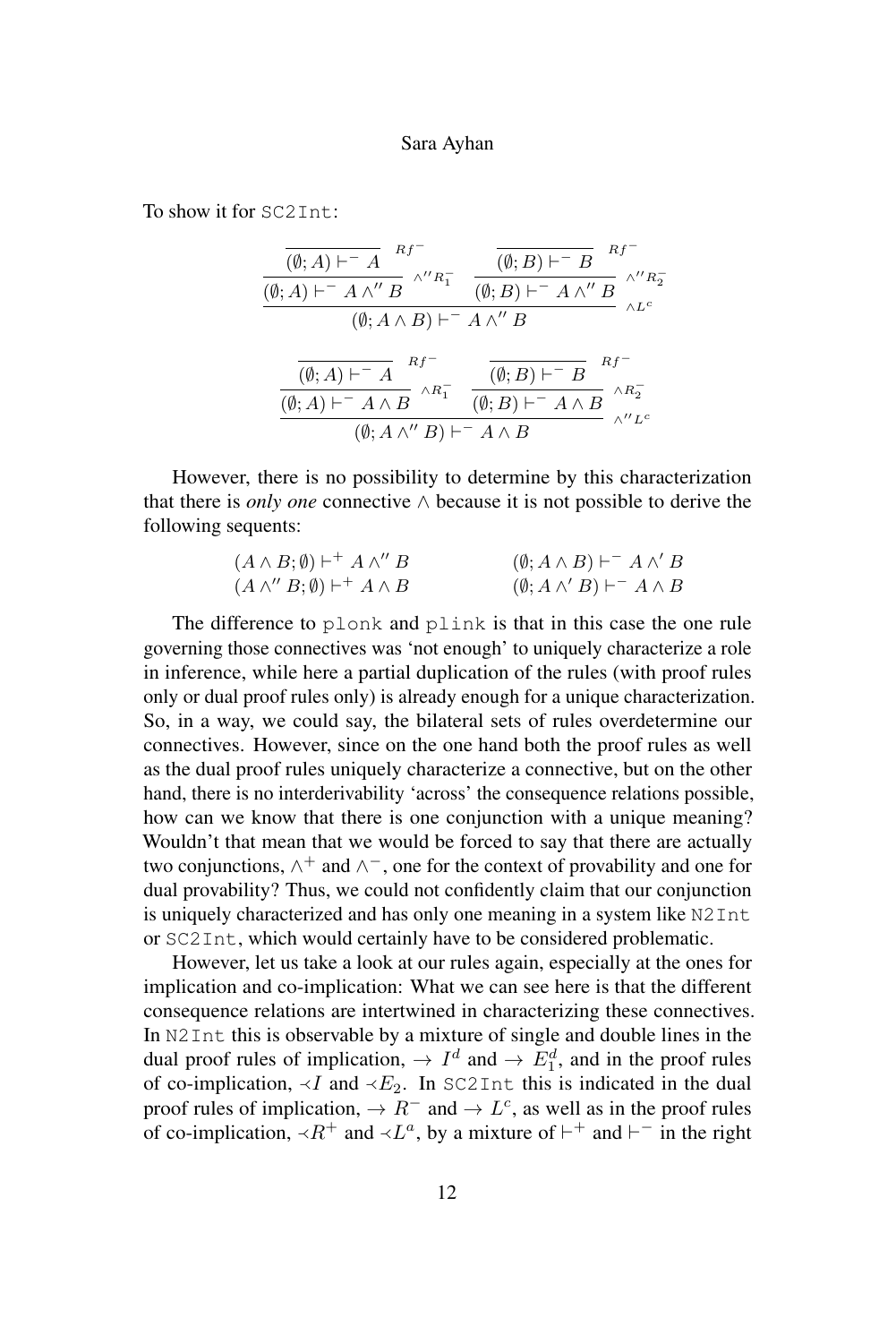introduction rules and for the left introduction rules by the fact that active formulas are part of the assumptions *as well as* of the counterassumptions. Thus, the rules for implication as well as for co-implication need *both* consequence relations in one and the same rule application. This indicates that it would not be correct to think of the proof rules as generating the consequence relation and the dual proof rules as generating the dual consequence relation. Instead, both relations are generated by rules of both sets.<sup>16</sup> And this fact would support the point that we are not allowed to use different duplications of a connective when trying to show its uniqueness. Thus, when duplicating a connective, we need to use *the same duplication* for both proof rules *and* dual proof rules. By doing so, it is guaranteed that we are not talking about different connectives in different proof contexts.

So my proposal is to modify our characterization of uniqueness in a way that it also fits the context of bilateralism: In a bilateralist setting, instead of taking interderivability as a sufficient criterion for uniqueness, we also have to consider dual interderivability.

Definition 1 (uniqueness for bilaterally defined connectives) *In a bilateralist setting with consequence relations for verification as well as falsification, two n-place connectives # and #', which are defined by exactly the same set of inference rules,* play exactly the same inferential role*, i.e.,* are unique*, iff for all*  $A_1, \ldots, A_n$  *the formulas*  $\#(A_1, \ldots, A_n)$  *and*  $\#'(A_1, \ldots, A_n)$  *are* interderivable as well as dually interderivable*. To express this formally for the case of* 2Int*:*

- *(i)*  $(A \# B; \emptyset) \vdash^+ A \#' B$  and  $(A \#' B; \emptyset) \vdash^+ A \# B$
- *(ii)*  $(\emptyset; A \# B) \vdash^{-} A \#' B$  and  $(\emptyset; A \#' B) \vdash^{-} A \# B$ .

With this definition of uniqueness we can state that all connectives of 2Int are uniquely characterized by their rules with respect to N2Int and SC2Int. 17

A last question to consider, having Humberstone's distinction in mind, would be if this holds for *uniqueness to within equivalence* only or also for *uniqueness to within synonymy*. The question needs to be asked since 2Int is in fact also a non-congruential logic. The non-congruentiality in 2Int stems from the fact that not all formulas that are equivalent with respect to

 $16$  SC2 Int shows this feature of 'mixedness' even nicer than N2 Int, since in the former we have  $a \vdash^*$  in *all* left rules, meaning that the rule holds for both verification and falsification.

<sup>&</sup>lt;sup>17</sup>This also holds for the constants  $\top$  and  $\bot$ , since in the case of n=0,  $\#(A_1, \ldots, A_n) = \#$ .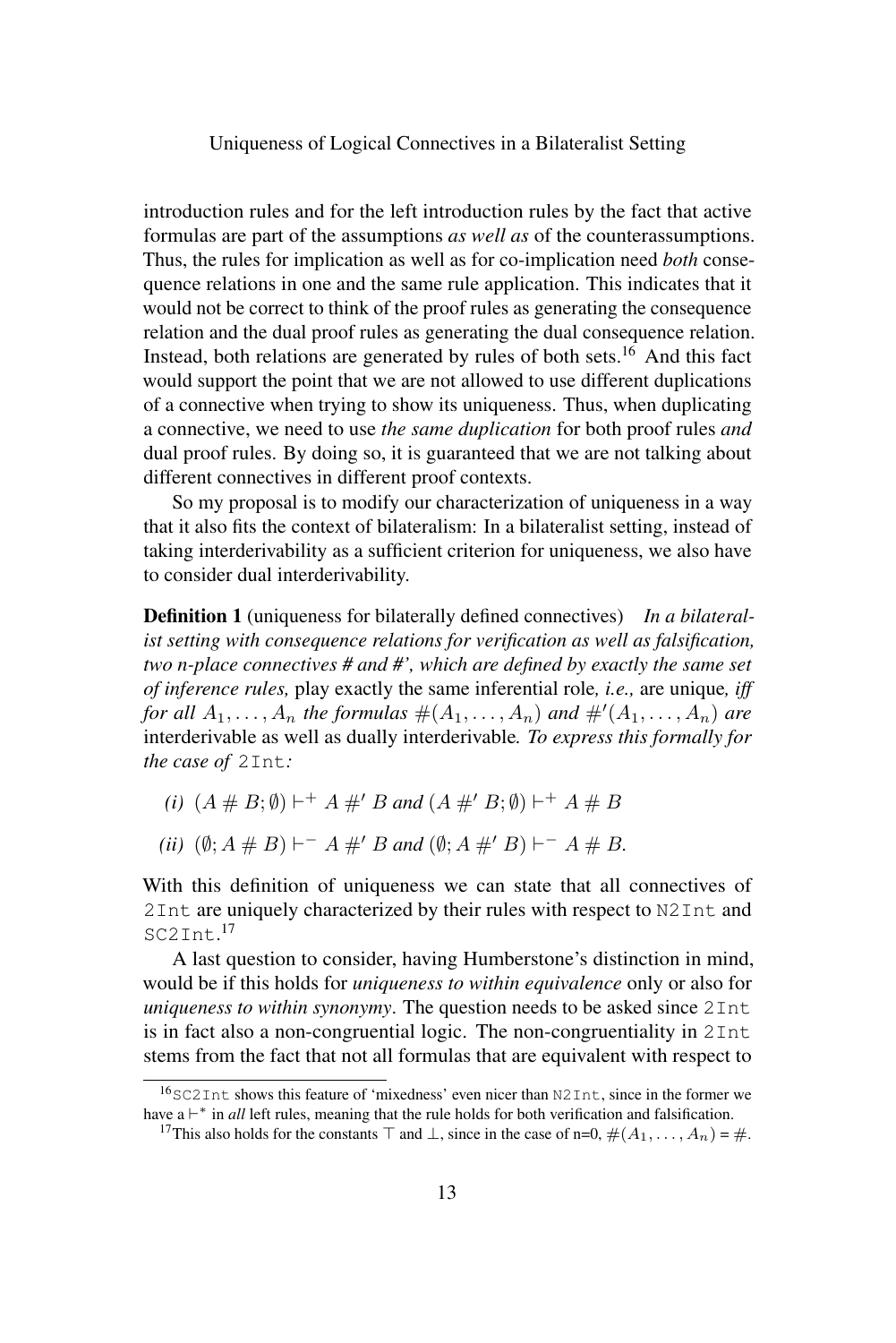$\vdash^+$  are also equivalent with respect to  $\vdash^-$ . While for example  $-(A \rightarrow B)$ and  $A \wedge -B$  are interderivable with respect to  $\vdash^+$ , this does not hold for  $\vdash$ <sup>-</sup>. Fortunately, the answer is that with the definition above we indeed get uniqueness to within synonymy because the following holds in 2Int: If we have equivalence, i.e., interderivability, of formulas both with respect to  $\vdash^+$  as well as to  $\vdash^-$ , then it is guaranteed that these formulas are also replaceable in any more complex formula, i.e., then it is guaranteed that they are synonymous (for the proof see Wansing, 2016a). So the upshot of this definition is that we do not only get uniqueness to within equivalence but even uniqueness to within synonymy, without the need to consider compound formulas.

## 4 Conclusion

It has been made clear in other works that there are several features in logical systems which may cause problems for the claim that the connectives are uniquely characterized by the rules of that system. In this paper I examined the specific problem that occurs in a bilateralist setting in which we have two consequence relations, one for provability and one for dual provability. The refinements that are needed in such a setting differ from the ones that have been detected so far. In our specified case we also need to require that the interderivability of the formulas containing the connective is satisfied *for both consequence relations*. In other bilateral systems the specific formulation of what we require for uniqueness may differ, but in one way or another we will always need a requirement which holds not only for the context of verification (or assertion, or provability), but also for the context of falsification (or denial, or dual provability).

# References

- Ayhan, S. (2020). *A cut-free sequent calculus for the bi-intuitionistic logic* 2Int*.* https://arxiv.org/abs/2009.14787 (Unpublished Manuscript)
- Belnap, N. D. (1962). Tonk, plonk and plink. *Analysis*, *22(6)*, 130–134.
- Došen, K., & Schroeder-Heister, P. (1985). Conservativeness and uniqueness. *Theoria*, *51*, 159–173.
- Došen, K., & Schroeder-Heister, P. (1988). Uniqueness, definability and interpolation. *The Journal of Symbolical Logic*, *53(2)*, 554–570.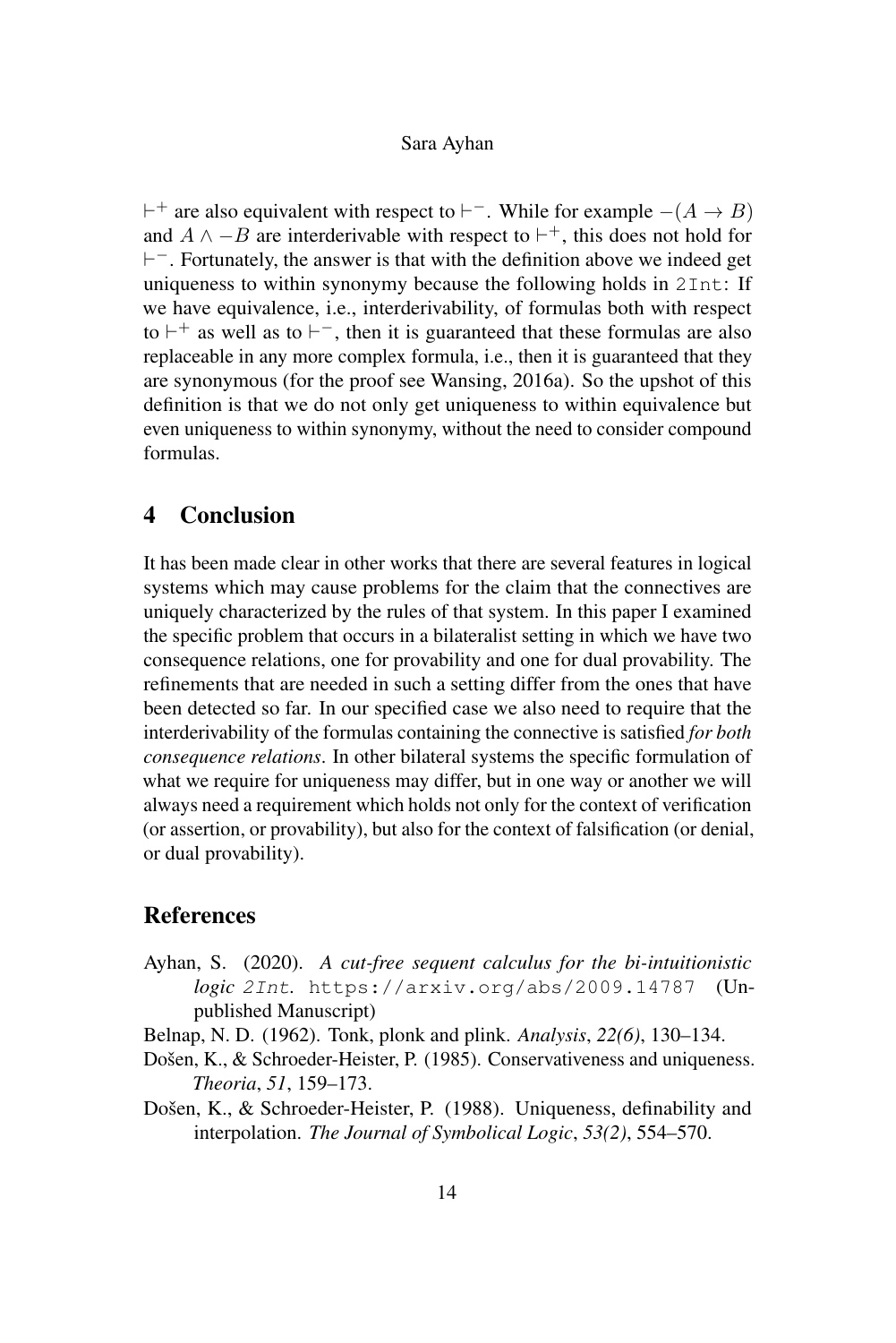- Drobyshevich, S. (2019). Tarskian consequence relations bilaterally: some familiar notions. *Synthese*.
- Dummett, M. (1976). What is a theory of meaning? (II). In G. Evans & J. McDowell (Eds.), *Truth and Meaning: Essays in Semantics* (pp. 67–137). Clarendon Press.
- Dummett, M. (1981). *Frege: Philosophy of Language* (2nd ed.). London: Duckworth.
- Dummett, M. (1991). *The Logical Basis of Metaphysics*. London: Duckworth.
- Francez, N. (2015). *Proof-theoretic Semantics*. London: College Publications.
- Frege, G. (1919). Die Verneinung. Eine logische Untersuchung. *Beiträge zur Philosophie des deutschen Idealismus*, *1*, 143–157.
- Hacking, I. (1979). What is logic? *The Journal of Philosophy*, *76(6)*, 285–319.
- Humberstone, L. (2011). *The Connectives*. Cambridge, MA/London: MIT Press.
- Humberstone, L. (2019). Priest on negation. In C. Başkent & T. M. Ferguson (Eds.), *Graham Priest on Dialetheism and Paraconsistency. Outstanding Contributions to Logic* (Vol. 18). Cham: Springer International Publishing.
- Humberstone, L. (2020a). Explicating logical independence. *Journal of Philosophical Logic*, *49*, 135–218.
- Humberstone, L. (2020b). Sentence connectives in formal logic. In E. N. Zalta (Ed.), *The Stanford Encyclopedia of Philosophy* (Spring 2020 ed.). Metaphysics Research Lab, Stanford University. https://plato.stanford.edu/archives/ spr2020/entries/connectives-logic/
- Kamide, N., & Wansing, H. (2012). Proof theory of Nelson's paraconsistent logic: A uniform perspective. *Theoretical Computer Science*, *415*, 1–38.
- Kremer, M. (1988). Logic and meaning: The philosophical significance of the sequent calculus. *Mind*, *97*, 50–72.
- Martin-Löf, P. (1996). On the meanings of the logical constants and the justifications of the logical laws. *Nordic Journal of Philosophical Logic*, *1(1)*, 11–60.
- Naibo, A., & Petrolo, M. (2015). Are uniqueness and deducibility of identicals the same? *Theoria*, *81*, 143–181.